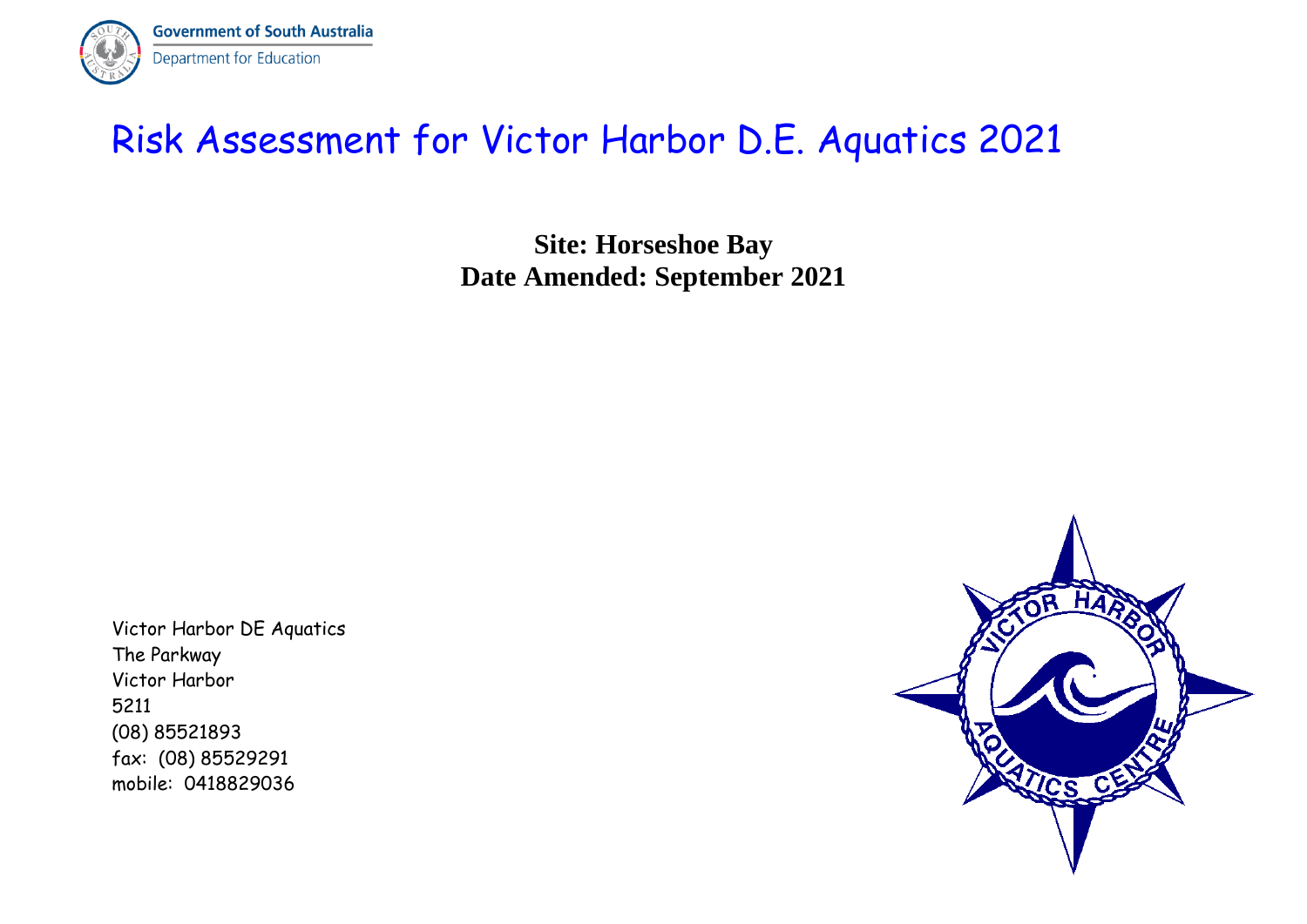

| <b>Risk</b>                                                         | Likelihood                                                                                                                                                                                 | <b>Consequences</b>                                                                   | <b>Risk Control</b>                                                                                                                                                                                                                                                                                                                                                                                                                                                                                                                                                                                                                                                                  |
|---------------------------------------------------------------------|--------------------------------------------------------------------------------------------------------------------------------------------------------------------------------------------|---------------------------------------------------------------------------------------|--------------------------------------------------------------------------------------------------------------------------------------------------------------------------------------------------------------------------------------------------------------------------------------------------------------------------------------------------------------------------------------------------------------------------------------------------------------------------------------------------------------------------------------------------------------------------------------------------------------------------------------------------------------------------------------|
|                                                                     |                                                                                                                                                                                            |                                                                                       |                                                                                                                                                                                                                                                                                                                                                                                                                                                                                                                                                                                                                                                                                      |
| <b>Aquatics and swimming</b>                                        | <b>Possible C</b>                                                                                                                                                                          | Major (4)                                                                             | Good                                                                                                                                                                                                                                                                                                                                                                                                                                                                                                                                                                                                                                                                                 |
| activities                                                          | Determined by:                                                                                                                                                                             | Person drowning or<br>$\Box$                                                          |                                                                                                                                                                                                                                                                                                                                                                                                                                                                                                                                                                                                                                                                                      |
| <b>Risk Level: Extreme</b>                                          | Bottom of ocean dropping<br>$\Box$<br>off into deep water<br>quickly<br>Knowledge, fitness and<br>$\Box$                                                                                   | suffering injury due<br>to unsuitable depth<br>of water for their<br>skill or fitness | All participants must be supervised by<br>$\Box$<br>qualified personnel eg aquatics instructor<br>who holds a surf rescue qualification and is<br>able to perform rescue, at all times                                                                                                                                                                                                                                                                                                                                                                                                                                                                                               |
| <b>Implementation of Risk Control</b><br><b>New Risk Level: Low</b> | skill of persons accessing<br>water<br>Supervision provided<br>□<br>Clarity of water<br>$\Box$<br>determining visibility of a<br>submerged person or<br>objects being used in the<br>water |                                                                                       | All students are aware of and have<br>$\Box$<br>acknowledged that they understand safety<br>signals demonstrated and have agreed to<br>cooperate with them when used by<br>instructors<br>Boundaries are given to students eg buoys,<br>$\Box$<br>cones, and are reinforced with hand signals,<br>whistles and voice<br>All instructors are to wear whistles when on<br>duty<br>Teachers are advised that during lesson<br>$\Box$<br>breaks and lunch breaks no aquatics<br>activities or use of equipment is allowed<br>Aquatics activities are to be conducted in a<br>safe area which does not increase risk factor<br>for other activities or other programs at<br>Horseshoe Bay |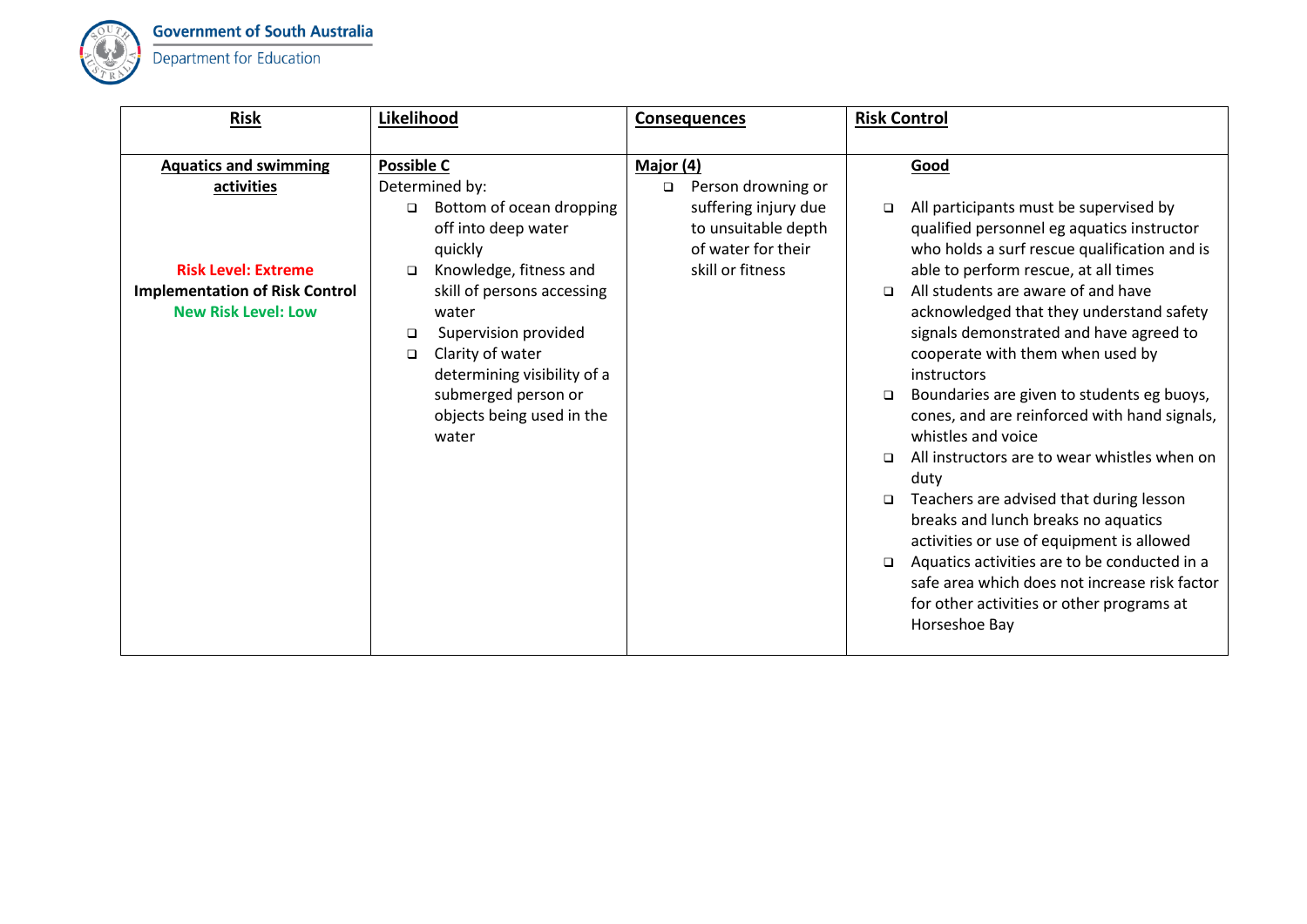

**Government of South Australia**  $\overline{\phantom{a}}$ 

| <b>Risk</b>                                                                                       | Likelihood                                                                                                                                                                                                                                      | <b>Consequences</b>                                 | <b>Risk Control</b>                                                                                                                                                                                                                                                                                                                                                                                                                                                                                                                                                                                                                                                   |
|---------------------------------------------------------------------------------------------------|-------------------------------------------------------------------------------------------------------------------------------------------------------------------------------------------------------------------------------------------------|-----------------------------------------------------|-----------------------------------------------------------------------------------------------------------------------------------------------------------------------------------------------------------------------------------------------------------------------------------------------------------------------------------------------------------------------------------------------------------------------------------------------------------------------------------------------------------------------------------------------------------------------------------------------------------------------------------------------------------------------|
|                                                                                                   |                                                                                                                                                                                                                                                 |                                                     |                                                                                                                                                                                                                                                                                                                                                                                                                                                                                                                                                                                                                                                                       |
| <b>Loading of equipment/Manual</b>                                                                | <b>Possible C</b>                                                                                                                                                                                                                               | Major (4)                                           | Good                                                                                                                                                                                                                                                                                                                                                                                                                                                                                                                                                                                                                                                                  |
| <b>Handling</b>                                                                                   | Determined by:<br>Time available<br>$\Box$                                                                                                                                                                                                      | Injury to students,<br>$\Box$<br>instructors (back, | All manual handling is supervised by<br>$\Box$<br><i>instructors</i>                                                                                                                                                                                                                                                                                                                                                                                                                                                                                                                                                                                                  |
|                                                                                                   | No. of craft<br>$\Box$<br>Type of craft and<br>$\Box$                                                                                                                                                                                           | arm, feet, head, leg,<br>torso because of           | If task is determined by instructor to be<br>$\Box$<br>outside safe risk control, safe strategies are                                                                                                                                                                                                                                                                                                                                                                                                                                                                                                                                                                 |
| <b>Risk Level: Extreme</b><br><b>Implementation of Risk Control</b><br><b>New Risk Level: Low</b> | equipment<br>Uneven surface to be<br>$\Box$<br>carried over<br>Conditions on the day<br>$\Box$<br>Access in and around<br>$\Box$<br>trailers<br>Physical size and<br>$\Box$<br>coordination<br>Listening skills of people<br>$\Box$<br>involved | weight distribution<br>or position                  | developed eg correct ratio for carrying<br>objects or craft, correct techniques for<br>lifting and carrying, correct path to and<br>from the trailer eg<br>Safe practices to be observed by instructors<br>$\Box$<br>at all times when carrying equipment<br>Students to be informed on correct way to<br>□<br>carry equipment they are to use for aquatics<br>activities such as bodyboards, surfboards,<br>snorkelling gear, etc<br>NOTE: people assigned for tasks must be of<br>suitable physical size and condition. If not the<br>ratio must be increased or people are to be<br>substituted. (These ratios could increase in<br>adverse conditions on the day) |
|                                                                                                   |                                                                                                                                                                                                                                                 |                                                     |                                                                                                                                                                                                                                                                                                                                                                                                                                                                                                                                                                                                                                                                       |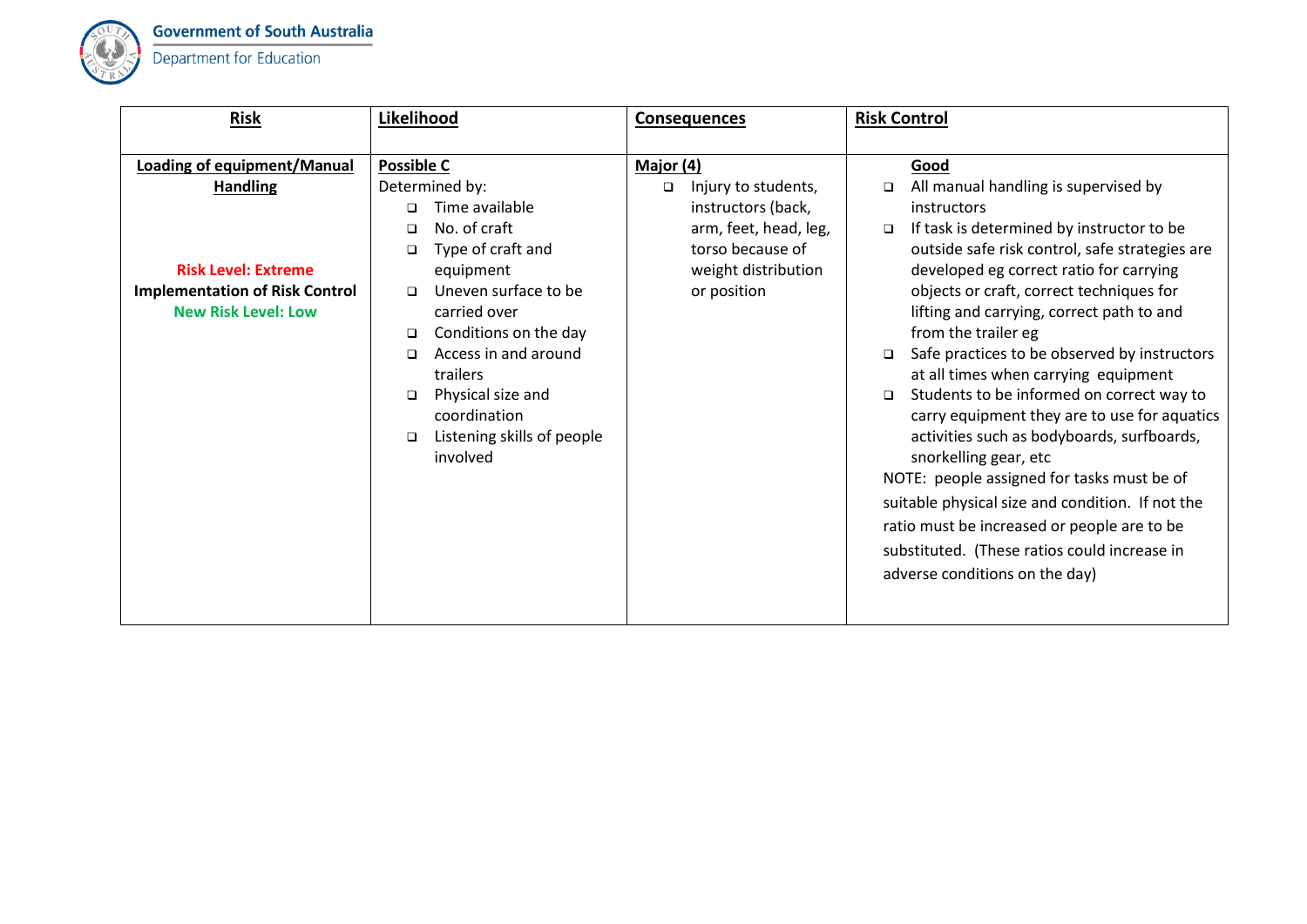

**Government of South Australia** ٠

| <b>Risk</b>                                                                                                            | Likelihood                                                                                                                                   | <b>Consequences</b>                                                                                                                                          | <b>Risk Control</b>                                                                                                                                                                                                                                                                                                                                                                                                                                                                                                                                                                                                                                                                                                                                                                                                                                                                                                                                                                                                                                                                                                                                                                                                                                                                                                                                                                       |
|------------------------------------------------------------------------------------------------------------------------|----------------------------------------------------------------------------------------------------------------------------------------------|--------------------------------------------------------------------------------------------------------------------------------------------------------------|-------------------------------------------------------------------------------------------------------------------------------------------------------------------------------------------------------------------------------------------------------------------------------------------------------------------------------------------------------------------------------------------------------------------------------------------------------------------------------------------------------------------------------------------------------------------------------------------------------------------------------------------------------------------------------------------------------------------------------------------------------------------------------------------------------------------------------------------------------------------------------------------------------------------------------------------------------------------------------------------------------------------------------------------------------------------------------------------------------------------------------------------------------------------------------------------------------------------------------------------------------------------------------------------------------------------------------------------------------------------------------------------|
|                                                                                                                        |                                                                                                                                              |                                                                                                                                                              |                                                                                                                                                                                                                                                                                                                                                                                                                                                                                                                                                                                                                                                                                                                                                                                                                                                                                                                                                                                                                                                                                                                                                                                                                                                                                                                                                                                           |
| <b>Medication</b><br><b>Risk Level: Extreme</b><br><b>Implementation of Risk Control</b><br><b>New Risk Level: Low</b> | <b>Possible C</b><br>Determined by:<br>Student needing<br>$\Box$<br>medication for diagnosed<br>medical problem or past<br>problem recurring | Major (4)<br>Need for immediate<br>$\Box$<br>use of their<br>medication or urgent<br>medical assistance<br>to alleviate<br>symptoms from<br>becoming extreme | Good<br>$\Box$<br>Instructor in charge to ascertain whether there<br>are any medical issues with supervising teacher<br>and inform instructors<br>Medical forms are checked thoroughly by<br>$\Box$<br>instructors visually and clarified if the need<br>arises<br>Medication is sighted and placed into coloured<br>$\Box$<br>medication bags assigned to each activity group<br>Aquatics instructors are responsible for alerting<br>$\Box$<br>fellow instructors to any issues and to passing on<br>medication when students change activities<br>Assessment sheets are marked according to<br>$\Box$<br>medical condition alongside the name of the<br>person requiring medication to assist instructors<br>with check list<br>Asthma kit / first aid kit / mobile phone readily<br>□<br>available at all times<br>Emergency numbers are in the top of the first<br>$\Box$<br>aid box<br>First aid equipment is maintained and checked<br>$\Box$<br>by 2 I/C as routine maintenance<br>If first aid equipment is used it must be dated<br>□<br>and logged in note book in first aid box and<br>reported to 2 I/C for replenishment<br>All instructors on duty have current First Aid,<br>$\Box$<br>Asthma and Surf Rescue qualifications<br>Students are warned of dangers such as<br>$\Box$<br>beestings, cuts to feet by unknown objects and<br>are advised in the uses of footwear |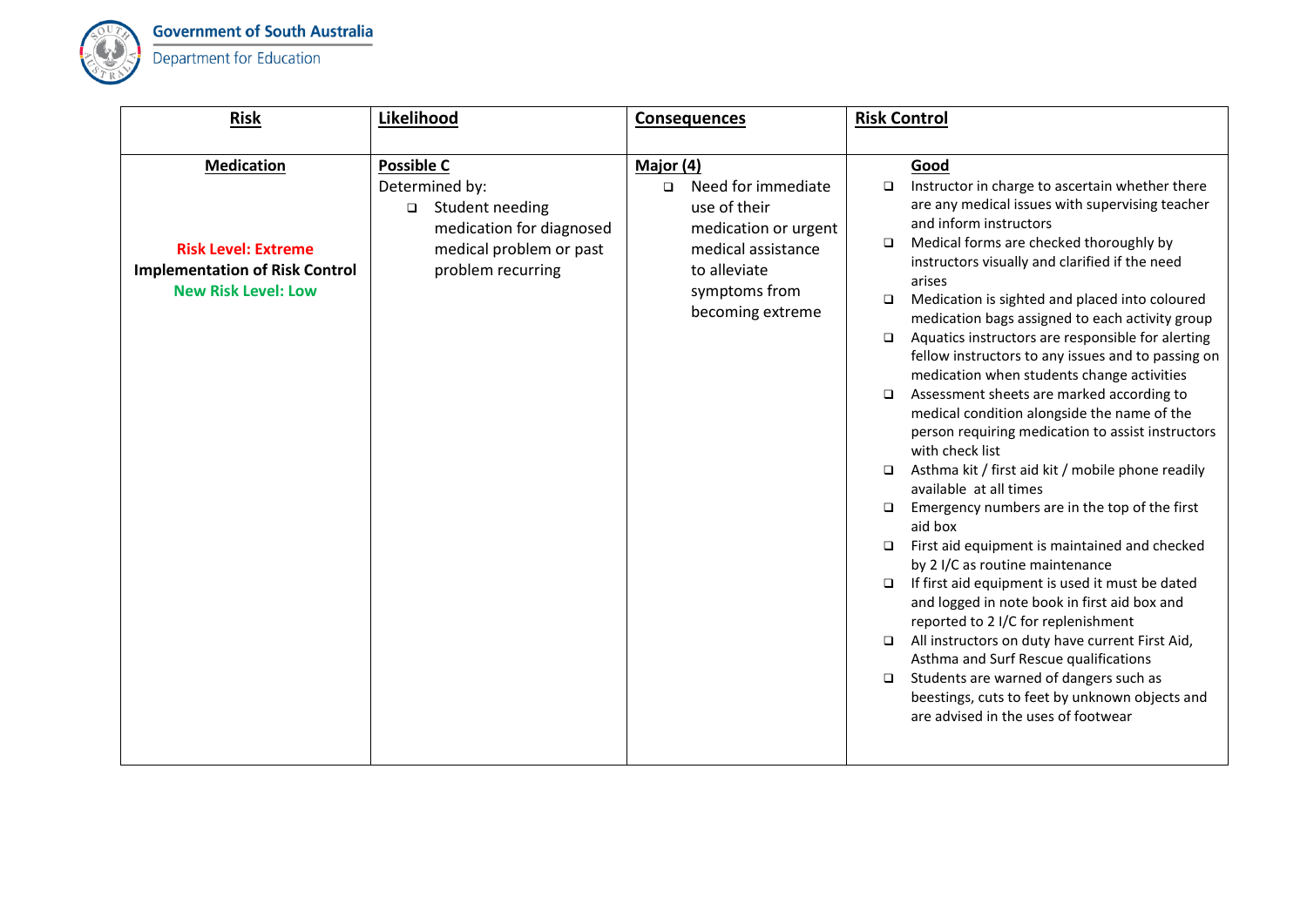

| <b>Risk</b>                                                                                       | Likelihood                                                                                                                                                                                                     | <b>Consequences</b>                                                                    | <b>Risk Control</b>                                                                                                                                                                                                                                                                                                                                                                                                                                                                                                                               |
|---------------------------------------------------------------------------------------------------|----------------------------------------------------------------------------------------------------------------------------------------------------------------------------------------------------------------|----------------------------------------------------------------------------------------|---------------------------------------------------------------------------------------------------------------------------------------------------------------------------------------------------------------------------------------------------------------------------------------------------------------------------------------------------------------------------------------------------------------------------------------------------------------------------------------------------------------------------------------------------|
|                                                                                                   |                                                                                                                                                                                                                |                                                                                        |                                                                                                                                                                                                                                                                                                                                                                                                                                                                                                                                                   |
| <b>Rocks</b>                                                                                      | <b>Possible C</b>                                                                                                                                                                                              | Major (4)                                                                              | Good                                                                                                                                                                                                                                                                                                                                                                                                                                                                                                                                              |
| <b>Risk Level: Extreme</b><br><b>Implementation of Risk Control</b><br><b>New Risk Level: Low</b> | Determined by:<br>performing activities in<br>$\Box$<br>close proximity to rocks<br>submerged rocks<br>$\Box$<br>climbing on rocks (to view<br>$\Box$<br>seals, explore, etc)<br>slipping from rocks<br>$\Box$ | Injury to persons<br>$\Box$<br>due to cuts,<br>abrasions, falls,<br>stubbing toes, etc | Keep a safe distance from rocks especially if<br>waves are surging<br>Make students aware the rocks can be just<br>$\Box$<br>beneath the sand and they need to lift their<br>feet to avoid stubbing toes<br>students to climb on rocks only under<br>$\Box$<br>supervision by qualified instructor and after<br>students have been informed of safe<br>practices<br>Conduct activities in areas where there are<br>$\Box$<br>no rocks wherever possible<br>Conduct regular site checks to check for<br>$\Box$<br>rocks and keep everyone informed |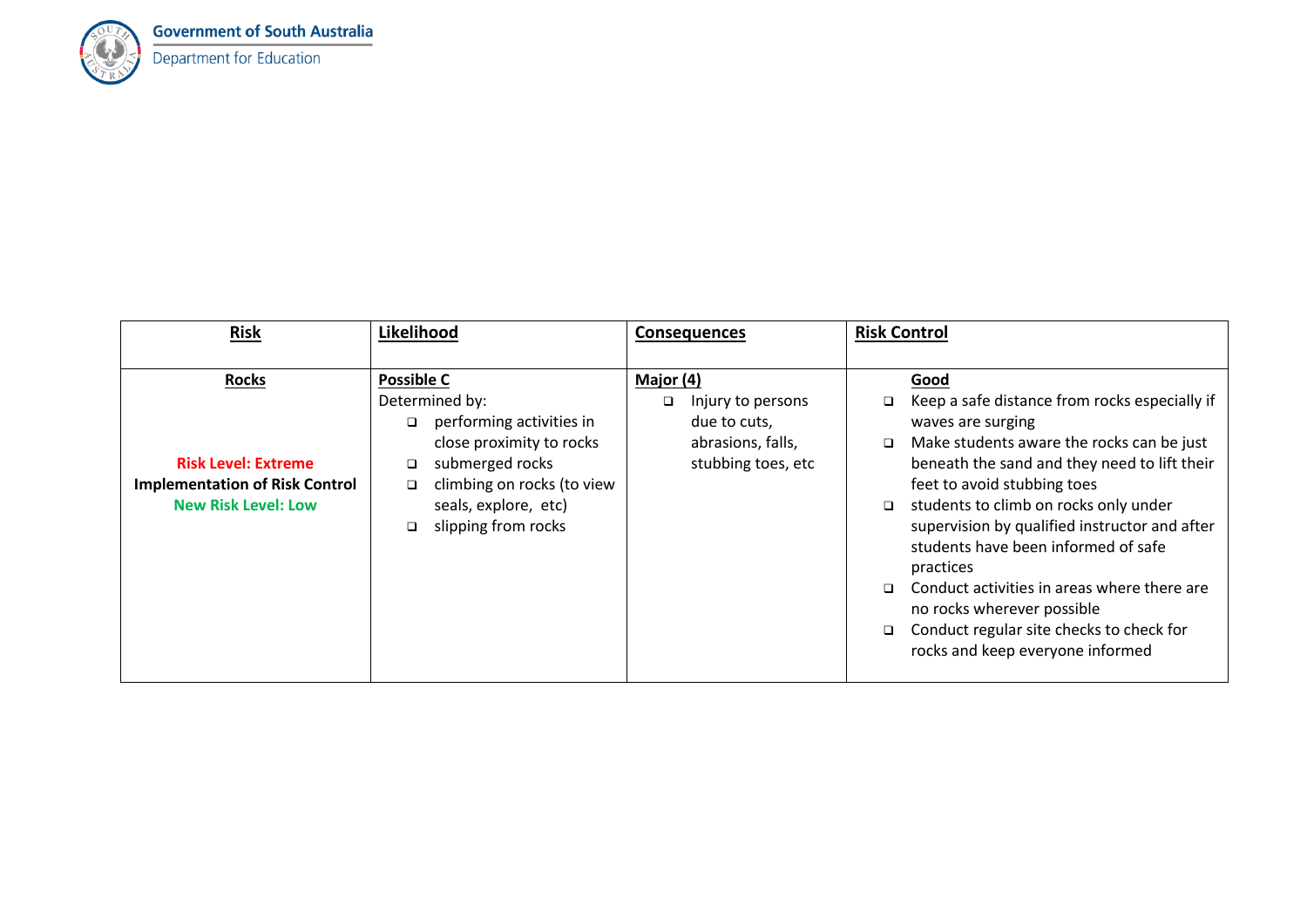

**Government of South Australia**  $\overline{\phantom{a}}$ Department for Education

| <b>Risk</b>                           | Likelihood                      | <b>Consequences</b>                                                    | <b>Risk Control</b>                                                                                    |
|---------------------------------------|---------------------------------|------------------------------------------------------------------------|--------------------------------------------------------------------------------------------------------|
|                                       |                                 |                                                                        |                                                                                                        |
| <b>Rubbish</b>                        | Possible C                      | Major (4)                                                              | Good                                                                                                   |
|                                       | Determined by:                  | Possibility of needle<br>□                                             | Site inspection by instructors before                                                                  |
|                                       | The amount of use and<br>$\Box$ | or stick injury caused                                                 | activities commenced                                                                                   |
| <b>Risk Level: Extreme</b>            | clientele using the reserve     | by inappropriate                                                       | Continual observation of site during stay<br>$\Box$                                                    |
| <b>Implementation of Risk Control</b> | and surrounding areas           | disposal                                                               | Correct disposal of rubbish<br>$\Box$                                                                  |
| <b>New Risk Level: Low</b>            |                                 | Injury caused by cuts<br>$\Box$<br>to feet by sharp<br>objects such as | Communication with council on negative<br>aspects of rubbish build up and poor facility<br>maintenance |
|                                       |                                 | broken glass, tin lids<br>etc                                          | □ Observance and reinforcement of good<br>housekeeping procedures and policies                         |
|                                       |                                 | Injury caused to<br>$\Box$                                             | (children/students pick up rubbish)                                                                    |
|                                       |                                 | body by fall, tripping                                                 |                                                                                                        |
|                                       |                                 | over etc                                                               |                                                                                                        |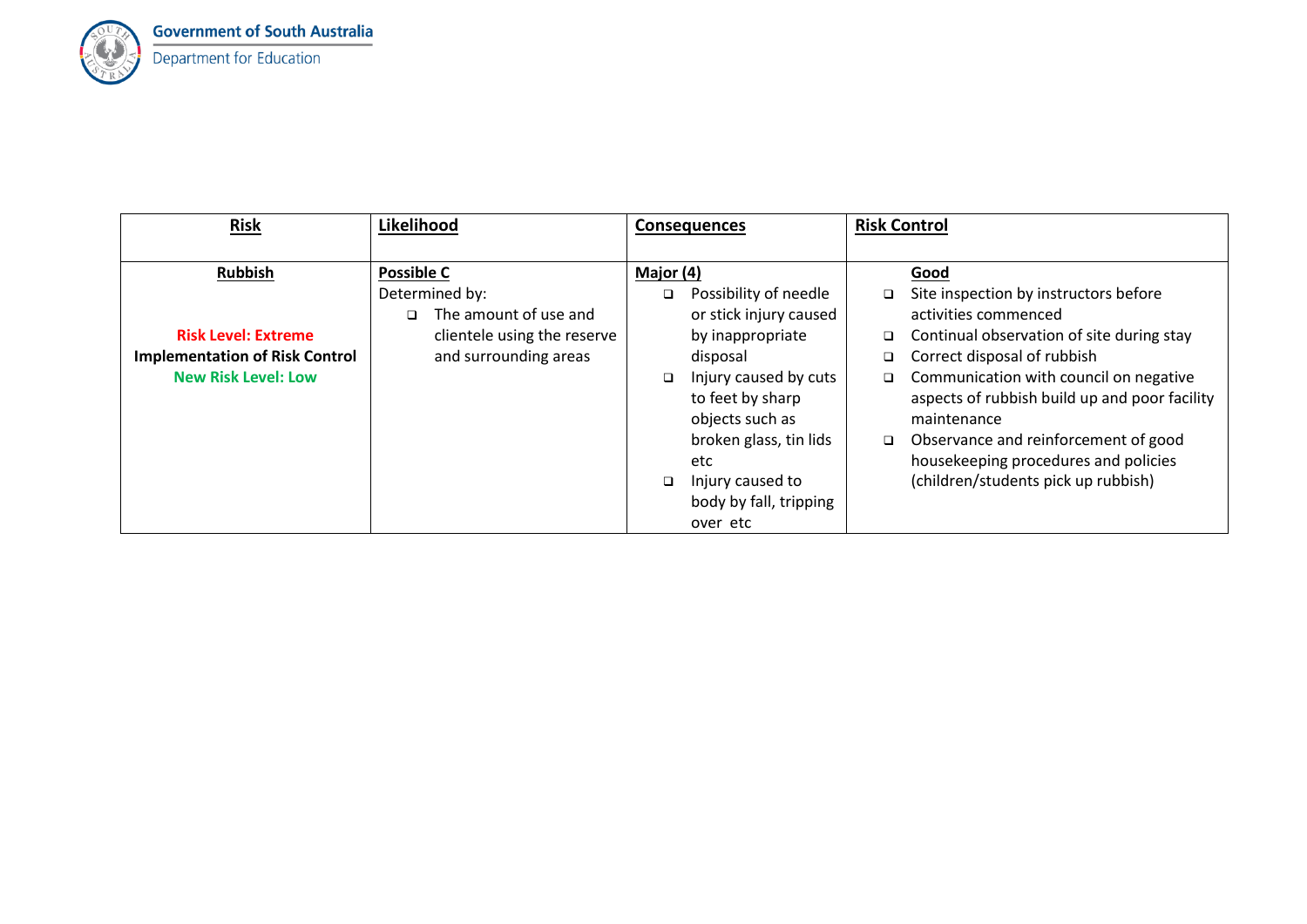

| <b>Risk</b>                                                                                                                 | Likelihood                                                                                                                                                                                                                      | <b>Consequences</b>                                                                                                                                                                                | <b>Risk Control</b>                                                                                                                                                                                                                                                                                                                                                                             |
|-----------------------------------------------------------------------------------------------------------------------------|---------------------------------------------------------------------------------------------------------------------------------------------------------------------------------------------------------------------------------|----------------------------------------------------------------------------------------------------------------------------------------------------------------------------------------------------|-------------------------------------------------------------------------------------------------------------------------------------------------------------------------------------------------------------------------------------------------------------------------------------------------------------------------------------------------------------------------------------------------|
| <b>Stranger Danger</b><br><b>Risk Level: Extreme</b><br><b>Implementation of Risk Control</b><br><b>New Risk Level: Low</b> | <b>Possible C</b><br>Determined by:<br>The need to share<br>$\Box$<br>facilities with the public<br>eg toilets and surrounding<br>areas<br>Possibility of unwanted<br>$\Box$<br>contact with undesirable<br>persons by students | Major (4)<br>Possibility of<br>$\Box$<br>abduction or<br>interference by<br>known or unknown<br>person resulting in<br>injury or adverse<br>psychological effects<br>on students or<br>instructors | Good<br>Students are supervised at all times by<br>$\Box$<br>teacher or instructor<br>If line of sight needs to be broken eg use<br>$\Box$<br>toilets and change rooms, students do not<br>access them alone (need to be accompanied<br>by teacher or other student)<br>Site safety is continually monitored and<br>$\Box$<br>minimum time (use of toilets) is reinforced<br>throughout the day |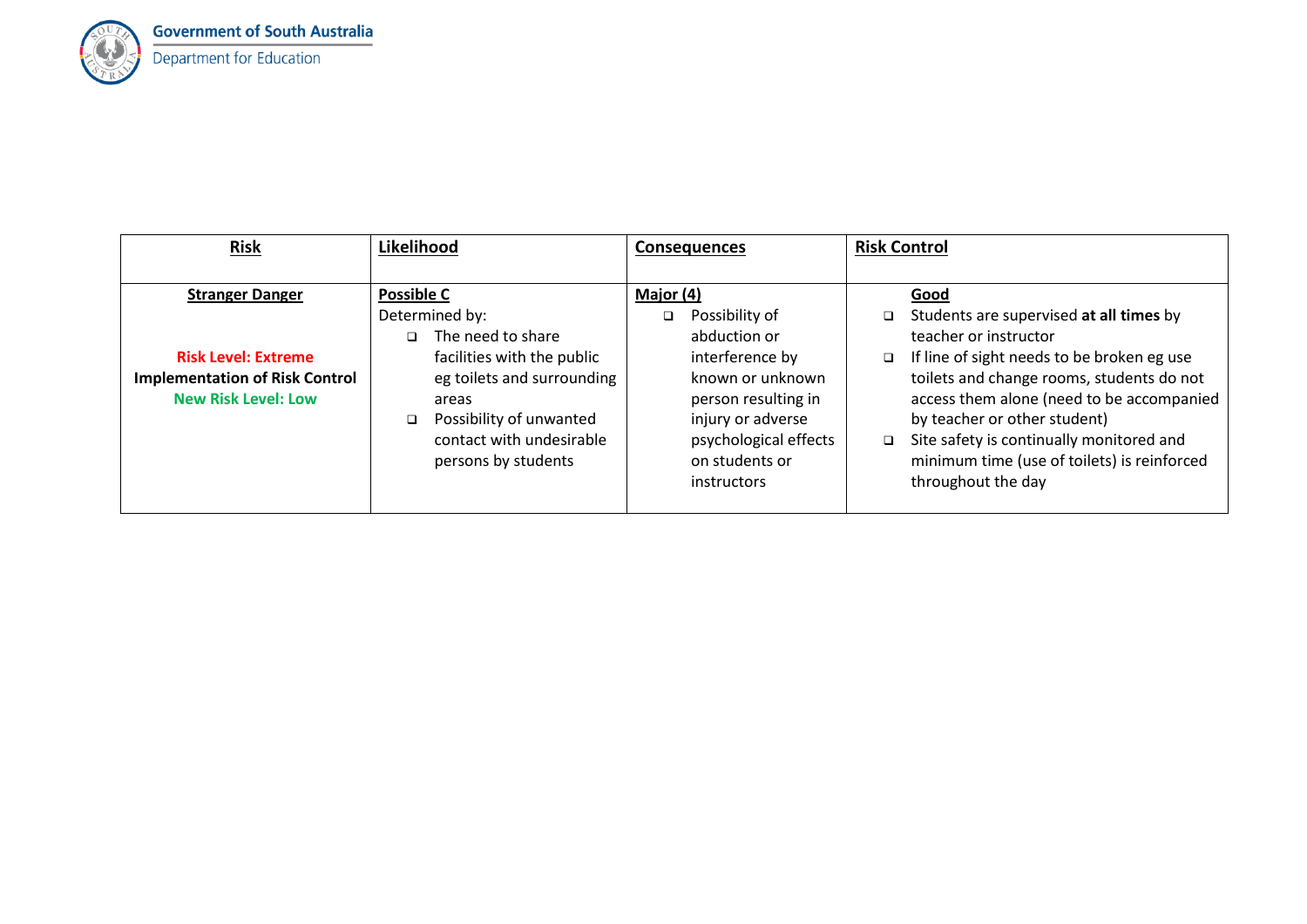

**Government of South Australia**  $\overline{\phantom{a}}$ Department for Education

| <b>Risk</b>                                                                                                            | Likelihood                                                                                                                                                                                                         | <b>Consequences</b>                                                                                                                                                                                                                                    | <b>Risk Control</b>                                                                                                                                                                                                                                                                                                                                                                                 |
|------------------------------------------------------------------------------------------------------------------------|--------------------------------------------------------------------------------------------------------------------------------------------------------------------------------------------------------------------|--------------------------------------------------------------------------------------------------------------------------------------------------------------------------------------------------------------------------------------------------------|-----------------------------------------------------------------------------------------------------------------------------------------------------------------------------------------------------------------------------------------------------------------------------------------------------------------------------------------------------------------------------------------------------|
|                                                                                                                        |                                                                                                                                                                                                                    |                                                                                                                                                                                                                                                        |                                                                                                                                                                                                                                                                                                                                                                                                     |
| Surf Lifesaving (PESLC) and                                                                                            | <b>Possible C</b>                                                                                                                                                                                                  | Major (4)                                                                                                                                                                                                                                              | Good                                                                                                                                                                                                                                                                                                                                                                                                |
| <b>Facilities</b><br><b>Risk Level: Extreme</b><br><b>Implementation of Risk Control</b><br><b>New Risk Level: Low</b> | Determined by:<br>surf lifesaving members<br>$\Box$<br>using equipment from<br>their sheds<br>site conditions<br>□<br>extra vehicles, trailers,<br>$\Box$<br>equipment sharing site<br>blocking doorways<br>$\Box$ | $\Box$<br>Injury to person<br>performing duties or<br>person in<br>surrounding area eg<br>behind trailer while<br>reversing, unseen<br>due to inattention or<br>high volume of<br>traffic<br>PESLC personnel<br>$\Box$<br>unable to access<br>building | Safety sign displaying presence of children is<br>$\Box$<br>erected in clear view of venue users<br>Students are always supervised by<br>$\Box$<br>instructor or teacher when entering danger<br>zones, eg high traffic areas, trailers,<br>equipment<br>safe areas marked out by cones<br>□<br>doorways to be kept free for easy access<br>□<br>instructors to liaise with PESLC members<br>$\Box$ |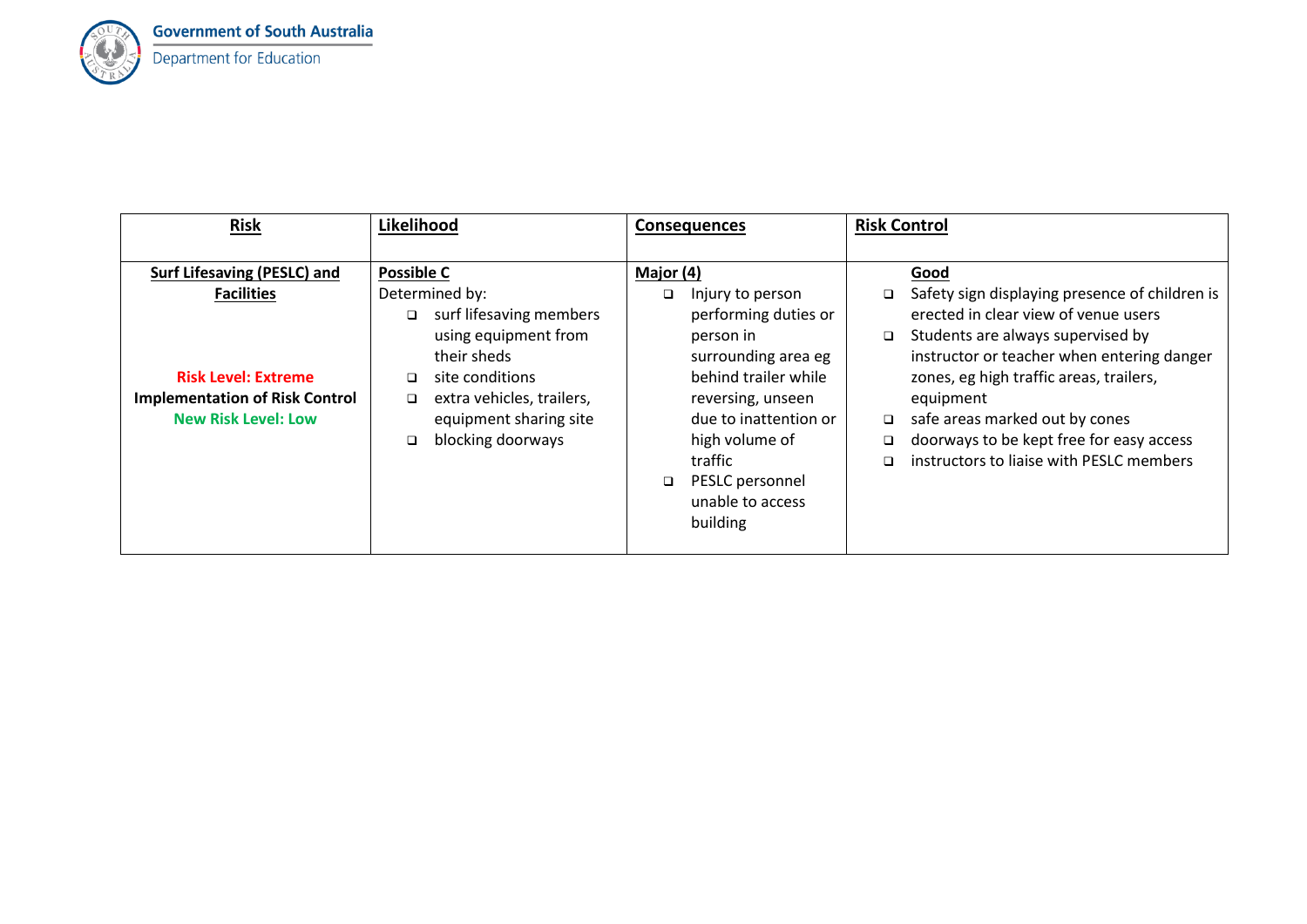

**Government of South Australia** ٠

| <b>Risk</b>                                                                                       | Likelihood                                                                                                                                                                                                                                                                                                                                 | <b>Consequences</b>                                                               | <b>Risk Control</b>                                                                                                                                                                                                                                                                                                                                                                                                                                                                                                                                                                                                                                                                                                                                                                                                                                                                                                                   |
|---------------------------------------------------------------------------------------------------|--------------------------------------------------------------------------------------------------------------------------------------------------------------------------------------------------------------------------------------------------------------------------------------------------------------------------------------------|-----------------------------------------------------------------------------------|---------------------------------------------------------------------------------------------------------------------------------------------------------------------------------------------------------------------------------------------------------------------------------------------------------------------------------------------------------------------------------------------------------------------------------------------------------------------------------------------------------------------------------------------------------------------------------------------------------------------------------------------------------------------------------------------------------------------------------------------------------------------------------------------------------------------------------------------------------------------------------------------------------------------------------------|
|                                                                                                   |                                                                                                                                                                                                                                                                                                                                            |                                                                                   |                                                                                                                                                                                                                                                                                                                                                                                                                                                                                                                                                                                                                                                                                                                                                                                                                                                                                                                                       |
| <b>Traffic Accident</b>                                                                           | <b>Possible C</b>                                                                                                                                                                                                                                                                                                                          | Major (4)                                                                         | Good                                                                                                                                                                                                                                                                                                                                                                                                                                                                                                                                                                                                                                                                                                                                                                                                                                                                                                                                  |
| <b>Risk Level: Extreme</b><br><b>Implementation of Risk Control</b><br><b>New Risk Level: Low</b> | Determined by:<br>having to cross access<br>$\Box$<br>track to get aquatics<br>equipment<br>Possibility of play<br>$\Box$<br>equipment going on to<br>the road/car park area<br>and the need for its<br>retrieval<br>toilets being quite a<br>$\Box$<br>distance from aquatics<br>site and accessed by<br>walking through car park<br>area | Injury to students or<br>$\Box$<br>instructor caused by<br>collision with vehicle | Safety sign displaying the presence of<br>$\Box$<br>children is erected in clear view of<br>oncoming traffic<br>Orange cones placed strategically around<br>$\Box$<br>higher traffic areas<br>Students are always supervised by<br>$\Box$<br>instructor or teacher when entering danger<br>zone eg trailers<br>Instruction is given on procedure if any play<br>$\Box$<br>equipment is enters danger zone (road/car<br>park) and needs to be retrieved<br>Students are to be supervised by teacher<br>$\Box$<br>when to accessing toilets or shop<br>Students/teachers/supervisors are advised<br>$\Box$<br>to use path in front of car park to access<br>toilets and change rooms<br>Boundaries (encounter Lakes policy) are<br>$\Box$<br>defined and known by all parties involved<br>(students, teachers, instructors)<br>Students MUST inform Aquatics staff or<br>$\Box$<br>Supervisors if they need to go to<br>toilet/shop/etc |
|                                                                                                   |                                                                                                                                                                                                                                                                                                                                            |                                                                                   |                                                                                                                                                                                                                                                                                                                                                                                                                                                                                                                                                                                                                                                                                                                                                                                                                                                                                                                                       |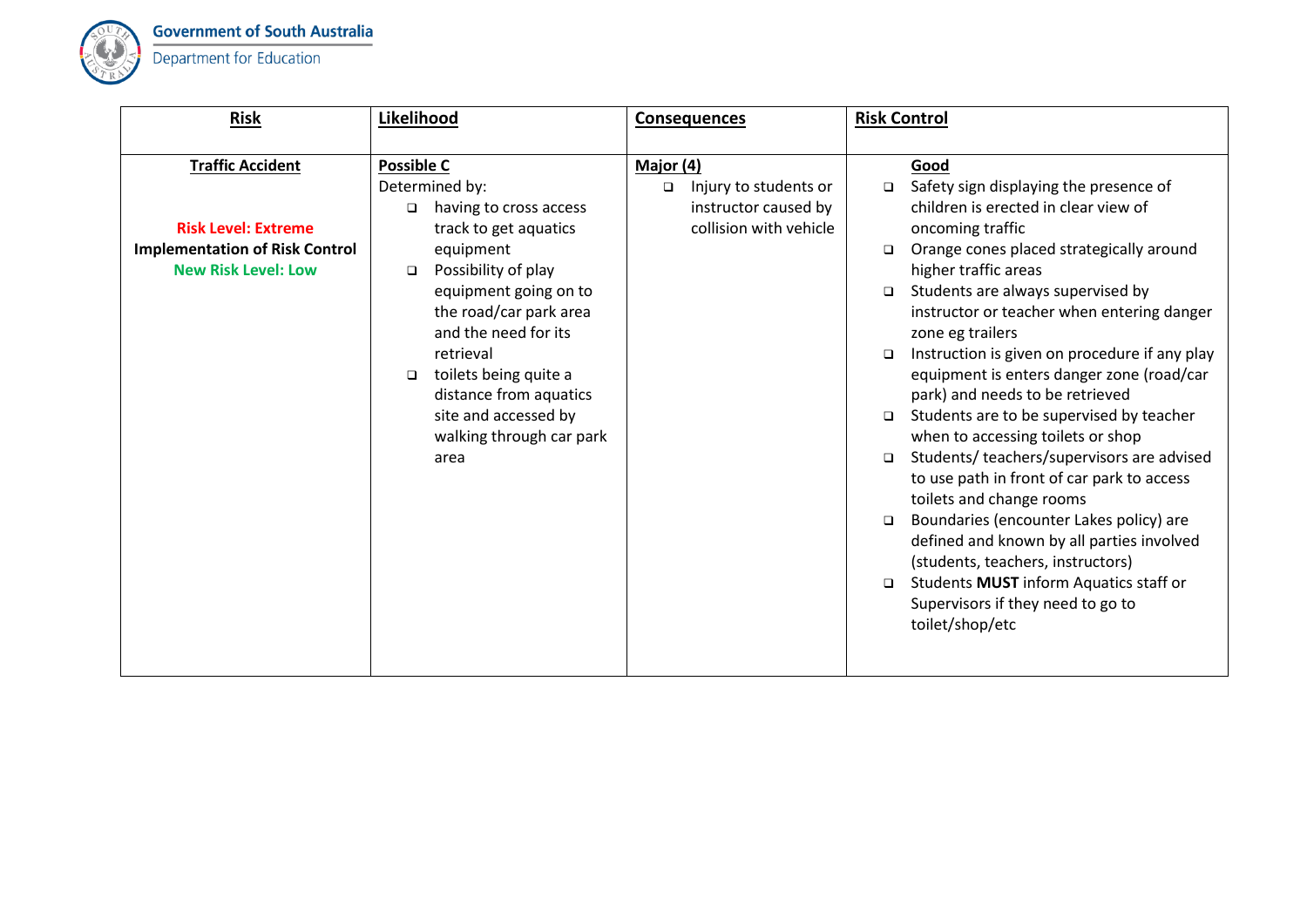

**Government of South Australia** ٠

| <b>Risk</b>                                                                                            | Likelihood                                                                                                                                                       | <b>Consequences</b>                                                                                 | <b>Risk Control</b>                                                                                                                                                                                                                                                                                                                                                                                                                                                                                                                                                               |
|--------------------------------------------------------------------------------------------------------|------------------------------------------------------------------------------------------------------------------------------------------------------------------|-----------------------------------------------------------------------------------------------------|-----------------------------------------------------------------------------------------------------------------------------------------------------------------------------------------------------------------------------------------------------------------------------------------------------------------------------------------------------------------------------------------------------------------------------------------------------------------------------------------------------------------------------------------------------------------------------------|
|                                                                                                        |                                                                                                                                                                  |                                                                                                     |                                                                                                                                                                                                                                                                                                                                                                                                                                                                                                                                                                                   |
| <b>Trailers and Accessories</b><br><b>Risk Level: Extreme</b><br><b>Implementation of Risk Control</b> | <b>Possible C</b><br>Determined by:<br>Ratio of persons<br>$\Box$<br>performing duties eg<br>hitching, reversing etc                                             | Major (4)<br>Injury to person<br>$\Box$<br>performing duties or<br>person in<br>surrounding area eg | Good<br>2 persons minimum to perform duties of<br>$\Box$<br>reversing and unhitching trailer (one<br>directing driver and making area safe)<br>Jockey wheels to be maintained and<br>$\Box$                                                                                                                                                                                                                                                                                                                                                                                       |
| <b>New Risk Level: Low</b>                                                                             | Site conditions<br>$\Box$<br>Climatic conditions<br>□<br>No. of trailers, vehicles<br>$\Box$<br>involved<br>Experience of persons<br>$\Box$<br>performing duties | behind trailer while<br>reversing                                                                   | checked for correct fitting eg height,<br>tightened correctly when hitching and<br>unhitching<br>Coupling to ball must be engaged properly<br>and checked before towing<br>Fitting must be in the engaged position<br>$\Box$<br>immediately after unhitching to prevent<br>injury<br>Safety chains must be hooked up correctly<br>$\Box$<br>Lights must be connected and be working<br>correctly<br>Load must be secured and checked for wear<br>$\Box$<br>of fastening devices<br>Regular maintenance checks on trailers at<br>$\Box$<br>each term break eg bearings, lights etc |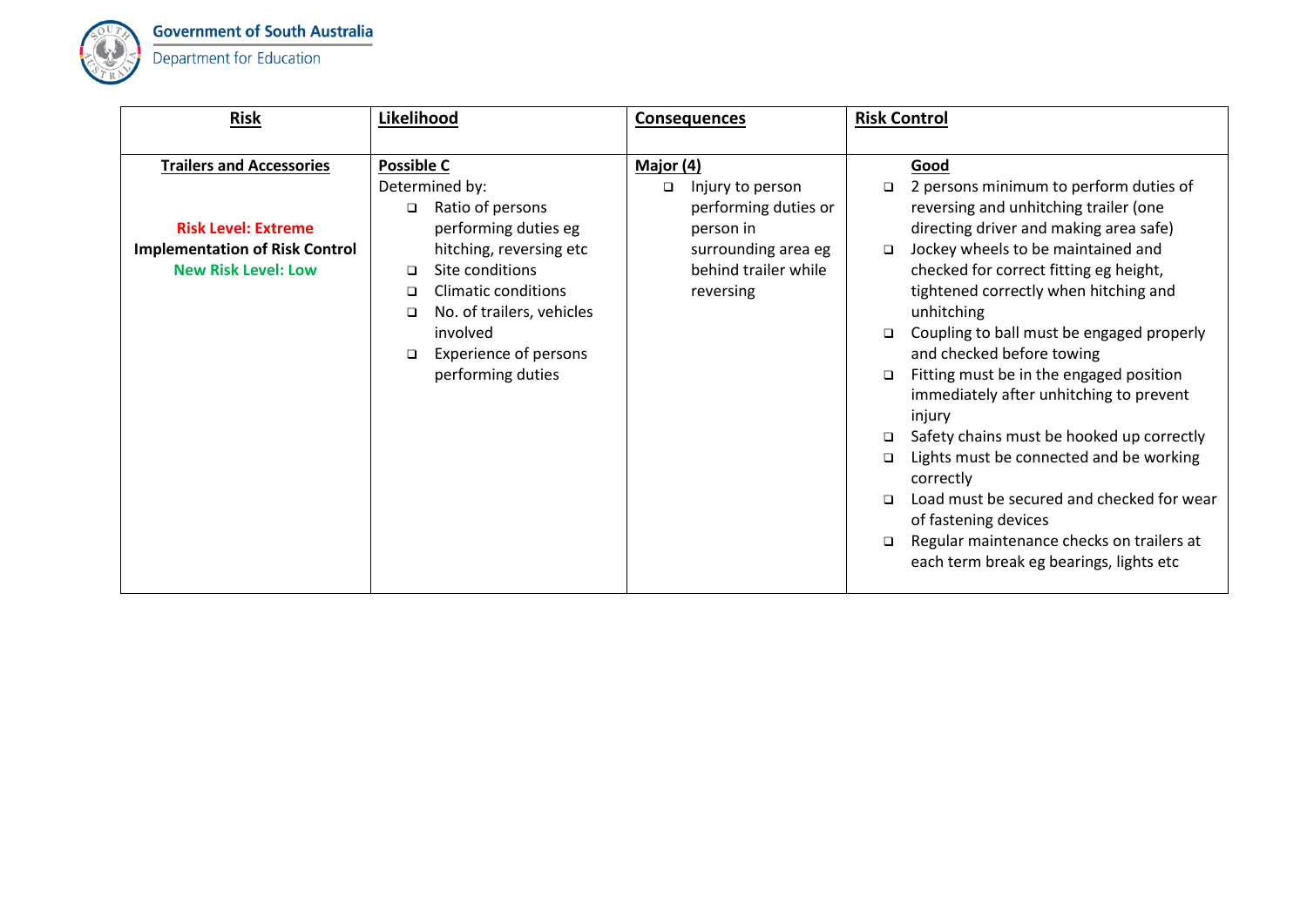

| <b>Risk</b>                                                                                                                     | Likelihood                                                                                                   | <b>Consequences</b>                                                                                  | <b>Risk Control</b>                                                                                                                                                                                                                                                                                                                                                    |
|---------------------------------------------------------------------------------------------------------------------------------|--------------------------------------------------------------------------------------------------------------|------------------------------------------------------------------------------------------------------|------------------------------------------------------------------------------------------------------------------------------------------------------------------------------------------------------------------------------------------------------------------------------------------------------------------------------------------------------------------------|
|                                                                                                                                 |                                                                                                              |                                                                                                      |                                                                                                                                                                                                                                                                                                                                                                        |
| <b>Walking to Lady Bay</b><br><b>Risk Level: Extreme</b><br><b>Implementation of Risk Control</b><br><b>New Risk Level: Low</b> | <b>Possible C</b><br>Determined by:<br>Uneven surfaces<br>$\Box$<br>Submerged rocks or sharp<br>□<br>objects | Major (4)<br>Injury to persons,<br>$\Box$<br>cuts, abrasions,<br>stubbed toes,<br>twisted ankle, etc | Good<br>Students are to be accompanied and<br>supervised at all times<br>Students are informed of risks of injury due<br>$\Box$<br>to uneven surfaces and the need to take<br>care to watch where walking<br>Be mindful of rocks or other sharp objects<br>just below surface of sand. Pick up feet<br>when walking<br>Wear appropriate footwear to minimise<br>injury |
|                                                                                                                                 |                                                                                                              |                                                                                                      | Instructors to have first aid kit, medication<br>$\Box$<br>and mobile phone readily available                                                                                                                                                                                                                                                                          |